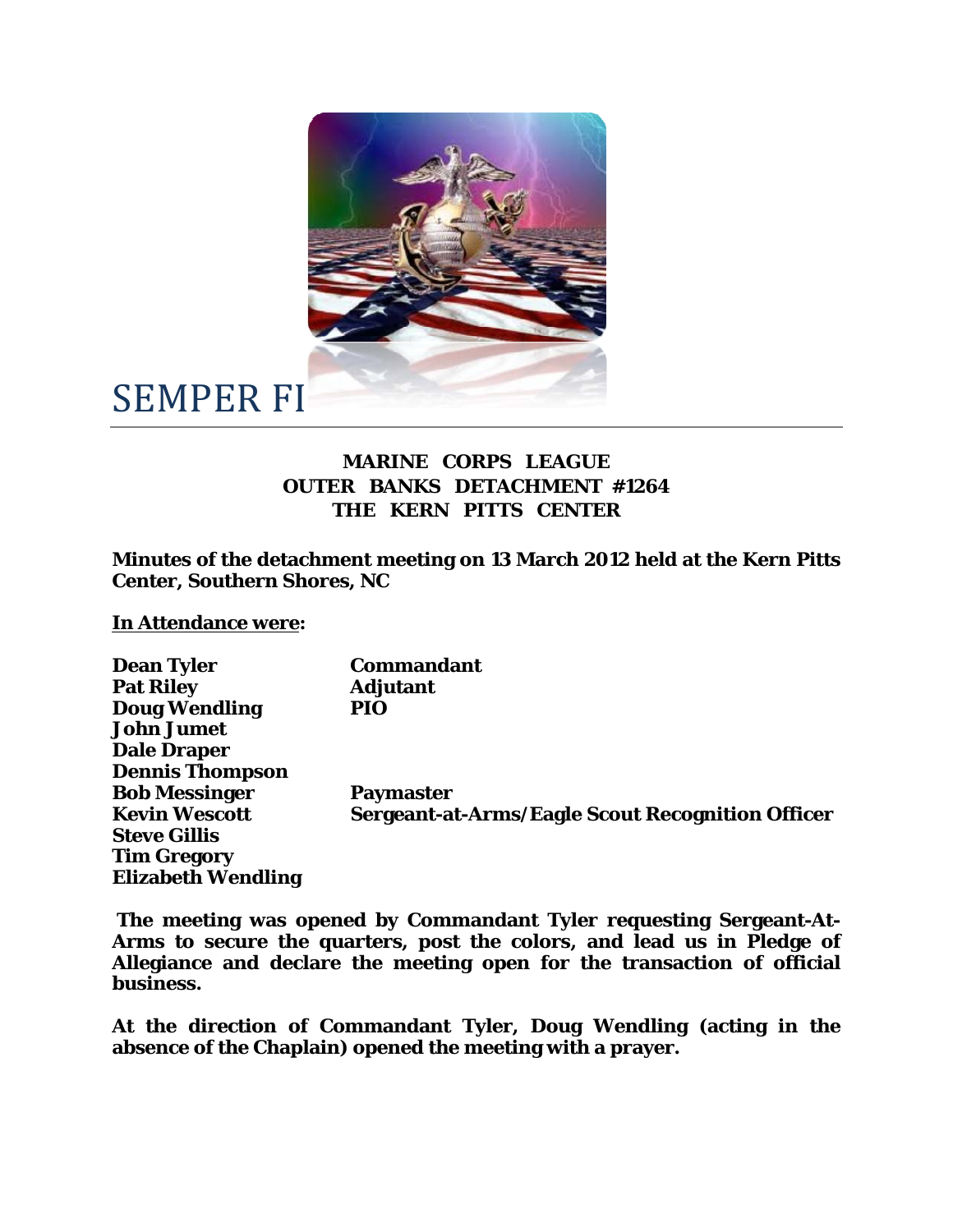**There was one new member sworn in. Steve Gillis was sworn in as a new Detachment member and introduced to and welcomed by the membership.** 

## **Old Business:**

**Adjutant Pat Riley reported that the minutes of the February meeting had been submitted and were posted on the Detachment website.** 

**Paymaster Bob Messinger's report included the status of Detachment dues (both current and delinquent) in summary. He read a draft of a letter to be sent to all delinquent members to determine if they wish to continue membership before any further action is taken. The Detachment will assist the member if there are temporary financial difficulties. There was a lengthy discussion and it was agreed to proceed with the letter. Detachment financial data is available to any member at any time.** 

**There was a discussion dealing with a policy on Detachment donations. Pat Riley reported on the web site charitynavigator.org which evaluates and rates veteran and troop related charities. A lengthy discussion on Detachment donation policy resulted in the following policy statement. "With the exception of our current donation commitment, the Detachment will restrict donations to needs in the immediate area." Each future recipient will be thoroughly vetted before the Detachment commits to the donation.** 

## **New Business:**

**Bob Messinger showed an emblem display box which he had made and suggested that he could make them for the Detachment to sell as a fund raiser. The matter was discussed and taken under advisement.** 

**There was a discussion of participation in the Saint Patrick's Day parade on 18 March. The Detachment members participating will meet at Staples parking lot at 1100. The Detachment will be number 5 element in the parade.** 

**There was a discussion of the upcoming Belk charity sale and Detachment participation. The Detachment membership was encouraged to volunteer for the duty roster at Belk between now and the Sale date. This event has the best fund raiser for the Detachment in the past and should be in the future.** 

**Commandant Tyler announced that Detachment member Gary Felder from Hatteras has been diagnosed with colon cancer.**